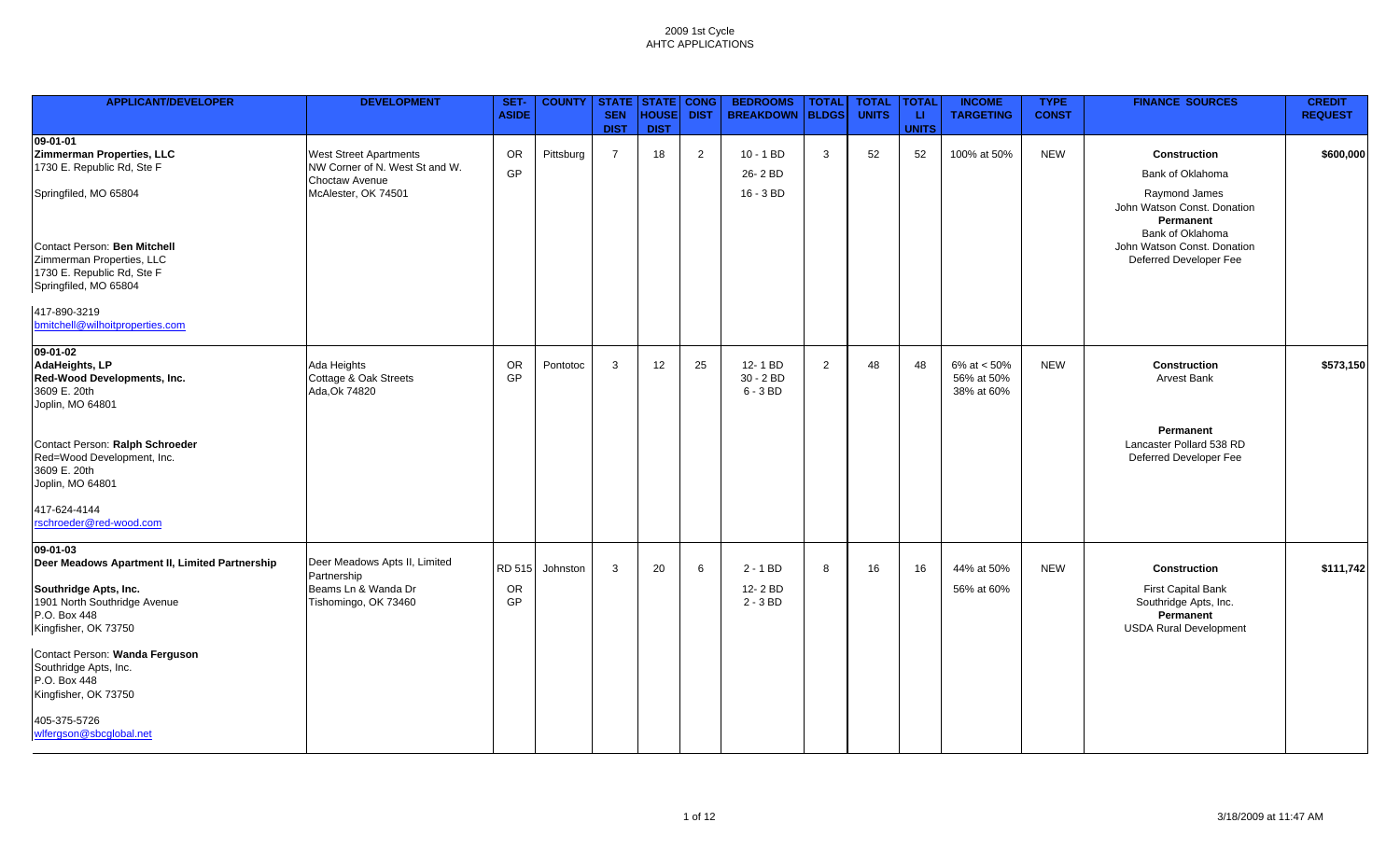| <b>APPLICANT/DEVELOPER</b>                                                                                          | <b>DEVELOPMENT</b>                                     | SET-<br><b>ASIDE</b> | <b>COUNTY</b> | <b>SEN</b>  | <b>STATE   STATE   CONG</b><br><b>HOUSE</b> | <b>DIST</b> | <b>BEDROOMS</b><br><b>BREAKDOWN</b> | <b>TOTAL</b><br><b>BLDGS</b> | <b>TOTAL</b><br><b>UNITS</b> | <b>TOTAL</b><br><b>LI</b> | <b>INCOME</b><br><b>TARGETING</b> | <b>TYPE</b><br><b>CONST</b> | <b>FINANCE SOURCES</b>                                                                    | <b>CREDIT</b><br><b>REQUEST</b> |
|---------------------------------------------------------------------------------------------------------------------|--------------------------------------------------------|----------------------|---------------|-------------|---------------------------------------------|-------------|-------------------------------------|------------------------------|------------------------------|---------------------------|-----------------------------------|-----------------------------|-------------------------------------------------------------------------------------------|---------------------------------|
|                                                                                                                     |                                                        |                      |               | <b>DIST</b> | <b>DIST</b>                                 |             |                                     |                              |                              | <b>UNITS</b>              |                                   |                             |                                                                                           |                                 |
| 09-01-04<br>NorthSlope Housing Development, LLC                                                                     | NorthSlope Homes                                       | NP OR                | Payne         | 21          | 33                                          | 3           | 22 - 3 BD                           | 32                           | 32                           | 32                        | 6% at 26%                         | <b>NEW</b>                  | <b>Construction</b>                                                                       | \$590,744                       |
| Affordable Housing Preservation. LLC                                                                                |                                                        | GP                   |               |             |                                             |             |                                     |                              |                              |                           |                                   |                             |                                                                                           |                                 |
| 12700 W. Hwy 33, Ste 1                                                                                              | North of Richmond and West of                          |                      |               |             |                                             |             | $10 - 4 BD$                         |                              |                              |                           | 44% at 50%                        |                             | <b>Stearns Bank</b>                                                                       |                                 |
| Guthrie, OK 73044                                                                                                   | Perkins<br>Stillwater, OK 74075                        |                      |               |             |                                             |             |                                     |                              |                              |                           | 50% at 60%                        |                             | <b>HOME Funds</b><br>Duncan Williams<br>Deferred Developer Fee                            |                                 |
| Contact Person: Frank Ingold<br>Property Group of America Fund, LLC<br>234 Shelter Valley Dr<br>Kalispell, MT 59901 |                                                        |                      |               |             |                                             |             |                                     |                              |                              |                           |                                   |                             | Permanent<br><b>Stearns Bank</b><br><b>HOME Funds</b><br>American Covenant Senior Housing |                                 |
| 406-755-2264<br>fai@pgafund.com                                                                                     |                                                        |                      |               |             |                                             |             |                                     |                              |                              |                           |                                   |                             | Deferred Developer Fee                                                                    |                                 |
| 09-01-05<br><b>KinderWells Housing Development LLC</b><br>Property<br><b>Group of America Fund LLC</b>              | KinderWells Homes                                      | NP OR                | PAYNE         | 21          | 33                                          | 3           | 22 - 3 BD                           | 32                           | 32                           | 32                        | 6% at 26%                         | <b>NEW</b>                  | Construction                                                                              | \$597,719                       |
| 12700 W. Hwy 33, Ste1                                                                                               | North of the intersection of Lovers Ln<br>and Kirk Ave | GP                   |               |             |                                             |             | $10 - 4 BD$                         |                              |                              |                           | 44% at 50%                        |                             | Bank of Oklahoma                                                                          |                                 |
| Guthrie, OK 73044                                                                                                   | Perkins, OK 74059                                      |                      |               |             |                                             |             |                                     |                              |                              |                           | 50% at 60%                        |                             | <b>HOME Funds</b><br><b>Tax Credit Equity</b><br>Deferred Developer Fee                   |                                 |
| Contact Person: Frank Ingold<br>Property Group of America Fund, LLC                                                 |                                                        |                      |               |             |                                             |             |                                     |                              |                              |                           |                                   |                             | Permanent                                                                                 |                                 |
| 234 Shelter Valley Dr<br>Kalispell, MT 59901                                                                        |                                                        |                      |               |             |                                             |             |                                     |                              |                              |                           |                                   |                             | Bank of Oklahoma                                                                          |                                 |
| 406-755-2264<br>fai@pgafund.com                                                                                     |                                                        |                      |               |             |                                             |             |                                     |                              |                              |                           |                                   |                             | <b>HOME Funds</b><br>Grant<br>Deferred Developer Fee                                      |                                 |
| 09-01-06                                                                                                            |                                                        |                      |               |             |                                             |             |                                     |                              |                              |                           |                                   |                             |                                                                                           |                                 |
| Housing Authority of the Seminole Nation of<br>Oklahoma<br>101 Hichite                                              | Seminole Nation Homes I<br><b>Scattered Sites</b>      | OR<br>GP             | Seminole      | 28          | 28                                          | 5           | $25 - 3 BD$                         | 25                           | 25                           | 25                        | 100% at 50%                       | <b>NEW</b>                  | <b>Construction</b><br>Housing Authority of the Seminole Nation                           | \$600,000                       |
| Wewoka, OK 74884                                                                                                    | Earlsboro, OK 74840                                    |                      |               |             |                                             |             |                                     |                              |                              |                           |                                   |                             |                                                                                           |                                 |
| Contact Person: Lorna Fogg<br>Travois, Inc.                                                                         |                                                        |                      |               |             |                                             |             |                                     |                              |                              |                           |                                   |                             | Permanent<br>Housing Authority of the Seminole Nation<br>of OK                            |                                 |
| 104 W. 9th St., Ste404<br>Kansas, MO 64105                                                                          |                                                        |                      |               |             |                                             |             |                                     |                              |                              |                           |                                   |                             |                                                                                           |                                 |
| 727-514-2730<br>development@travois.com                                                                             |                                                        |                      |               |             |                                             |             |                                     |                              |                              |                           |                                   |                             |                                                                                           |                                 |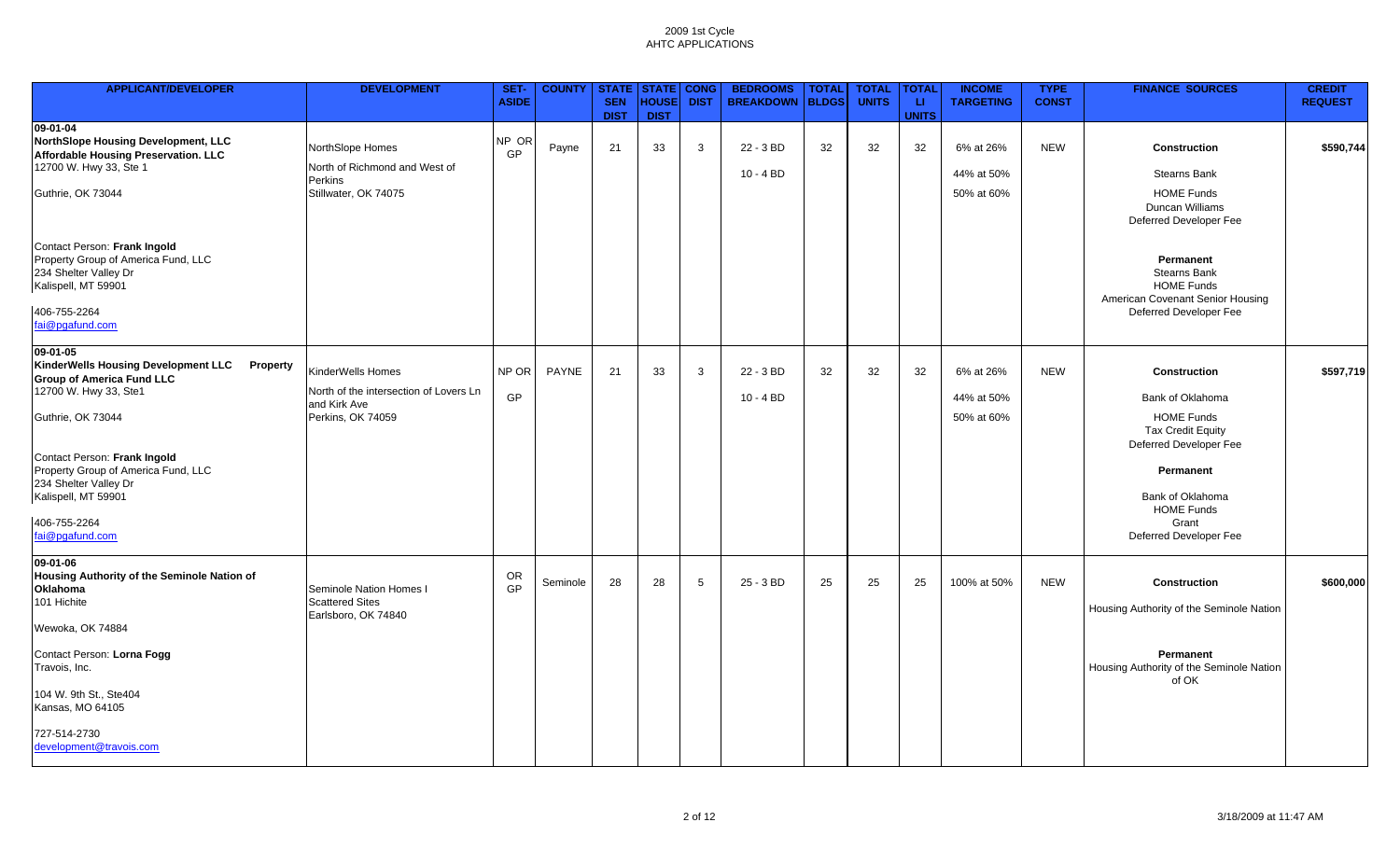| <b>APPLICANT/DEVELOPER</b>                                                                                                                                                                                                                                                     | <b>DEVELOPMENT</b>                                                          | SET-<br><b>ASIDE</b>  | <b>COUNTY</b> | <b>SEN</b><br><b>DIST</b> | <b>STATE STATE CONG</b><br><b>HOUSE</b><br><b>DIST</b> | <b>DIST</b>              | <b>BEDROOMS</b><br><b>BREAKDOWN</b>   | <b>TOTAL</b><br><b>BLDGS</b> | <b>TOTAL</b><br><b>UNITS</b> | <b>TOTAL</b><br>u.<br><b>UNITS</b> | <b>INCOME</b><br><b>TARGETING</b> | <b>TYPE</b><br><b>CONST</b> | <b>FINANCE SOURCES</b>                                                                                                                                                                                                                                                                     | <b>CREDIT</b><br><b>REQUEST</b> |
|--------------------------------------------------------------------------------------------------------------------------------------------------------------------------------------------------------------------------------------------------------------------------------|-----------------------------------------------------------------------------|-----------------------|---------------|---------------------------|--------------------------------------------------------|--------------------------|---------------------------------------|------------------------------|------------------------------|------------------------------------|-----------------------------------|-----------------------------|--------------------------------------------------------------------------------------------------------------------------------------------------------------------------------------------------------------------------------------------------------------------------------------------|---------------------------------|
| 09-01-07<br><b>Garrison Development Company</b><br>416 East 3rd Street<br>Kansas City, MO 64106<br>Contact Person: Garrison Hassenflu<br><b>Garrison Development Company</b>                                                                                                   | The Manhattan Apartments<br>323 West Broadway<br>Muskogee, OK 74401         | E.                    | Muskogee      | 9                         | 13                                                     | 2                        | 36 - 1 BD<br>$6 - 2 BD$               | $\overline{1}$               | 42                           | 42                                 | 50% at 50%<br>50% at 50%          | <b>REHB</b>                 | Construction<br><b>BancFirst</b><br>Permanent<br><b>BancFirst</b><br>Deferred Developer Fee<br><b>Community Support</b>                                                                                                                                                                    | \$600,000                       |
| 416 East 3rd Street<br>Kansas City, MO 64106<br>816-474-4857<br>ghassenflu@garrisoncompanies.com                                                                                                                                                                               |                                                                             |                       |               |                           |                                                        |                          |                                       |                              |                              |                                    |                                   |                             | Commerce Bank<br><b>Stratford Capital</b>                                                                                                                                                                                                                                                  |                                 |
| 09-01-08<br>Kingdom Strategies, LLC<br>349 Exchange Drive<br>Arlington, TX 76011<br>Contact Person: Richard Ashton<br>Kingdom Strategies, LLC<br>349 Exchange Drive<br>Arlington, TX 76011<br>214-563-3273<br>rashton@kingdomstrat.com                                         | <b>Madison Court</b><br>117 Madison Drive (unplatted)<br>Tulsa, OK          | <b>NP</b>             | Tulsa         | 18                        | 77                                                     | $\overline{\phantom{0}}$ | $72 - 1 BD$<br>42 - 2 BD<br>24 - 3 BD | $\overline{7}$               | 138                          | 138                                | 60% at 50%<br>40% at 60%          | <b>NEW</b>                  | <b>Construction</b><br>Arthur, Ashton & Assoc, PLLC<br>Raymond James<br><b>HOME Funds</b><br>Raymond James Financial<br>Permanent<br>Arthur, Ashton & Assoc, PLLC<br>Raymond James<br><b>HOME Funds</b>                                                                                    | \$600,000                       |
| 09-01-09<br>Kenosha Landing Limited Partnership<br>Vintage<br>Housing Inc & Ronald E. Smith<br>5950 East 31st Street<br>Tulsa, OK 74135<br>Contact Person: Bill Major<br>Vintage Housing, Inc.<br>5950 East 3st St<br>Tulsa, OK 74135<br>918-664-9000<br>bmajor@seniorline.org | Kenosha Landing<br>2602 West Oakland PI (pending)<br>Broken Arrow, OK 74012 | NP <sub>E</sub><br>GP | Tulsa         | 36                        | 76                                                     | $\overline{1}$           | 38 - 1 BD<br>$2 - 2 BD$               | $\overline{1}$               | 40                           | 39                                 | 40% at 50%<br>58% at 60%          | <b>NEW</b>                  | <b>Construction</b><br><b>BancFirst</b><br>Vintage Housing Inc, CDBG<br>Vintage Housing Inc, HOME<br>Vintage Housing Inc, AHP<br>Permanent<br>Vintage Housing Inc, CDBG<br>Vintage Housing Inc, HOME<br>Vintage Housing Inc, AHP<br>Deferred Developer Fee<br>Vintage Housing Inc, Capital | \$589,439                       |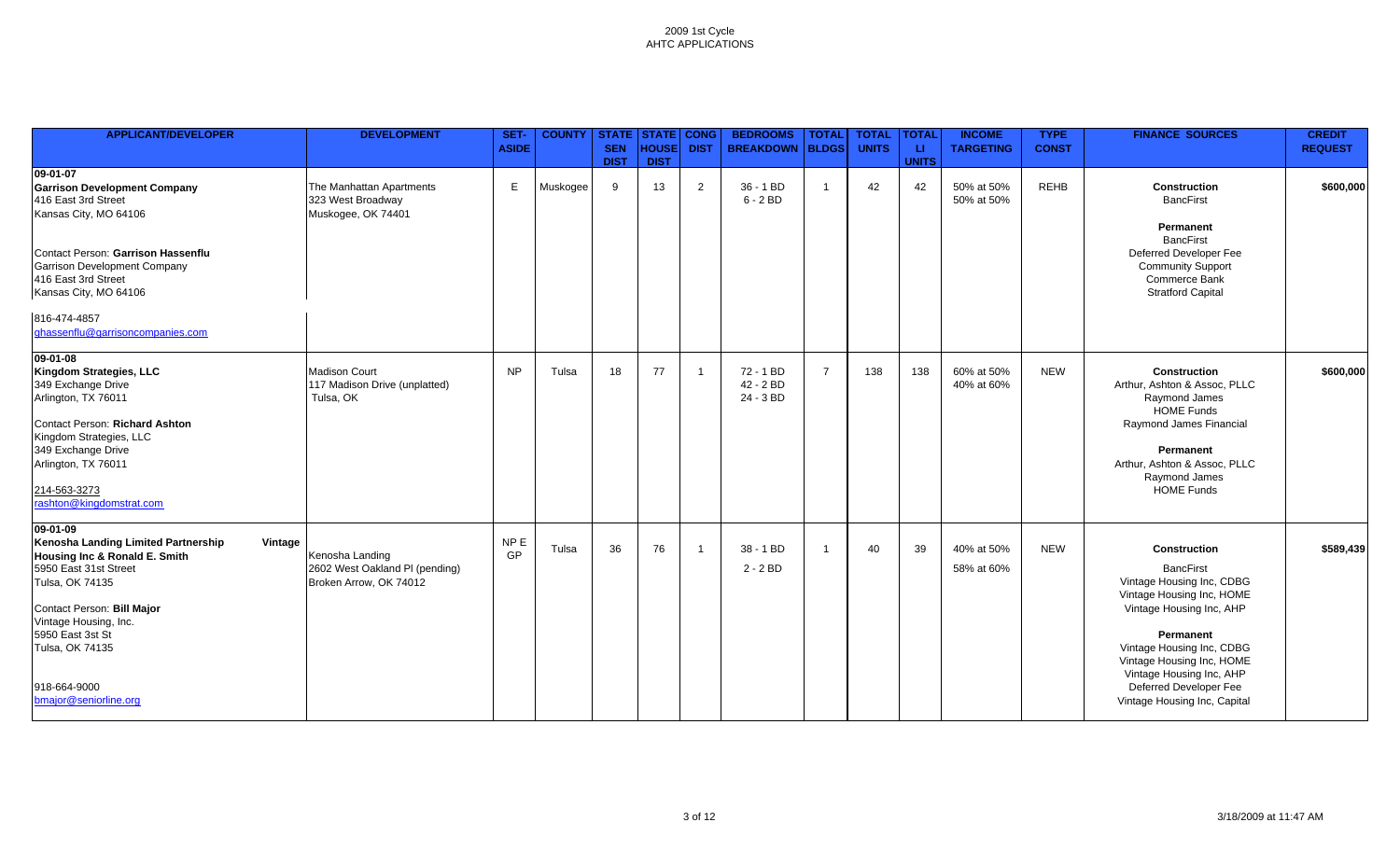| <b>APPLICANT/DEVELOPER</b>                                                                                                                                                                                                                                                                  | <b>DEVELOPMENT</b>                                                                                                                | SET-<br><b>ASIDE</b>      | <b>COUNTY</b> | STATE STATE<br><b>SEN</b><br><b>DIST</b> | HOUSE<br><b>DIST</b> | <b>CONG</b><br><b>DIST</b> | <b>BEDROOMS</b><br><b>BREAKDOWN</b> | <b>TOTAL</b><br><b>BLDGS</b> | <b>TOTAL</b><br><b>UNITS</b> | <b>TOTAL</b><br>LL.<br><b>UNITS</b> | <b>INCOME</b><br><b>TARGETING</b> | <b>TYPE</b><br><b>CONST</b> | <b>FINANCE SOURCES</b>                                                                                                                                                                                                | <b>CREDIT</b><br><b>REQUEST</b> |
|---------------------------------------------------------------------------------------------------------------------------------------------------------------------------------------------------------------------------------------------------------------------------------------------|-----------------------------------------------------------------------------------------------------------------------------------|---------------------------|---------------|------------------------------------------|----------------------|----------------------------|-------------------------------------|------------------------------|------------------------------|-------------------------------------|-----------------------------------|-----------------------------|-----------------------------------------------------------------------------------------------------------------------------------------------------------------------------------------------------------------------|---------------------------------|
| $09 - 01 - 10$<br>Chameleon Development, Inc.<br>115 N. Broadway<br>Inola, OK 74036<br>Contact Person: Brian Green<br>Chameleon Development, Inc.<br>115 N Broadway<br>Inola, OK 74036<br>918-697-3090                                                                                      | Skiatook Retirement Community<br>1504 West 5th Street<br>Skiatook, OK 74070                                                       | RD 515<br>OR<br>E, GP     | Osage         | 10                                       | 36                   | $\mathbf{3}$               | 47 - 1 BD<br>$1 - 2 BD$             | 8                            | 48                           | 47                                  | 40% at 50%<br>58% at 60%          | ACQ/REHB                    | <b>Construction</b><br>Bankl of Oklahoma<br>Permanent<br>Bank of Oklahoma<br>USDA - RHS                                                                                                                               | \$304,657                       |
| briangreen@gdcmgmt.com                                                                                                                                                                                                                                                                      |                                                                                                                                   |                           |               |                                          |                      |                            |                                     |                              |                              |                                     |                                   |                             |                                                                                                                                                                                                                       |                                 |
| 09-01-11<br><b>Housing Concepts, Inc.</b><br>2813 NW 122nd St<br>Oklahoma City, OK 73120<br>Contact Person: Joel Walker<br>2813 NW 122nd St<br>Oklahoma City, OK 73120<br>405-755-0941<br>WalkerHCI@aol.com                                                                                 | Columbia Village Apartments<br>401 Columbia<br>Sayre, OK 73662                                                                    | RD 515<br>OR<br><b>GP</b> | Beckham       | 26                                       | 60                   | $\mathbf{3}$               | 16 - 2 BD<br>$4 - 3 BD$             | $\overline{7}$               | 20                           | 20                                  | 80% at 50%<br>20% at 60%          | ACQ/REHB                    | <b>Construction</b><br>Coopermark Bank<br>USDA-RD<br>Project Reserve Funds<br>Housing Concepts, Inc.<br>Permanent<br>USDA-RD<br>Housing Concepts, Inc.                                                                | \$187,609                       |
| $09-01-12$<br>Legends at Hickory Ridge II, LP<br><b>Express Development, Inc</b><br>220 Chapel Hill Dr<br>Prosper, TX 75078<br>Contact Person: Thomas P. Tibbetts, IV<br>Express Development, Inc.<br>220 Chapel Hill Dr<br>Prosper, TX 75078<br>972-347-9868<br>tom@expressdevelopment.net | Legends at Hickory Ridge McAlester<br>N of Electric Ave between North D<br>Street and North Hickory Street<br>McAlester, OK 74501 | OR<br>GP                  | Pittsburg     | $\overline{7}$                           | 18                   | 2                          | 28 - 3 BD                           | 14                           | 28                           | 28                                  | 43% at 50%<br>57% at 60%          | <b>NEW</b>                  | <b>Construction</b><br>Bank of Oklahoma<br>City of McAlester<br>EDI/Desert Ridge Investments, Inc.<br>Credit Capital, LLC<br>Permanent<br>Bank of Oklahoma<br>City of McAlester<br>EDI/Desert Ridge Investments, Inc. | \$524,876                       |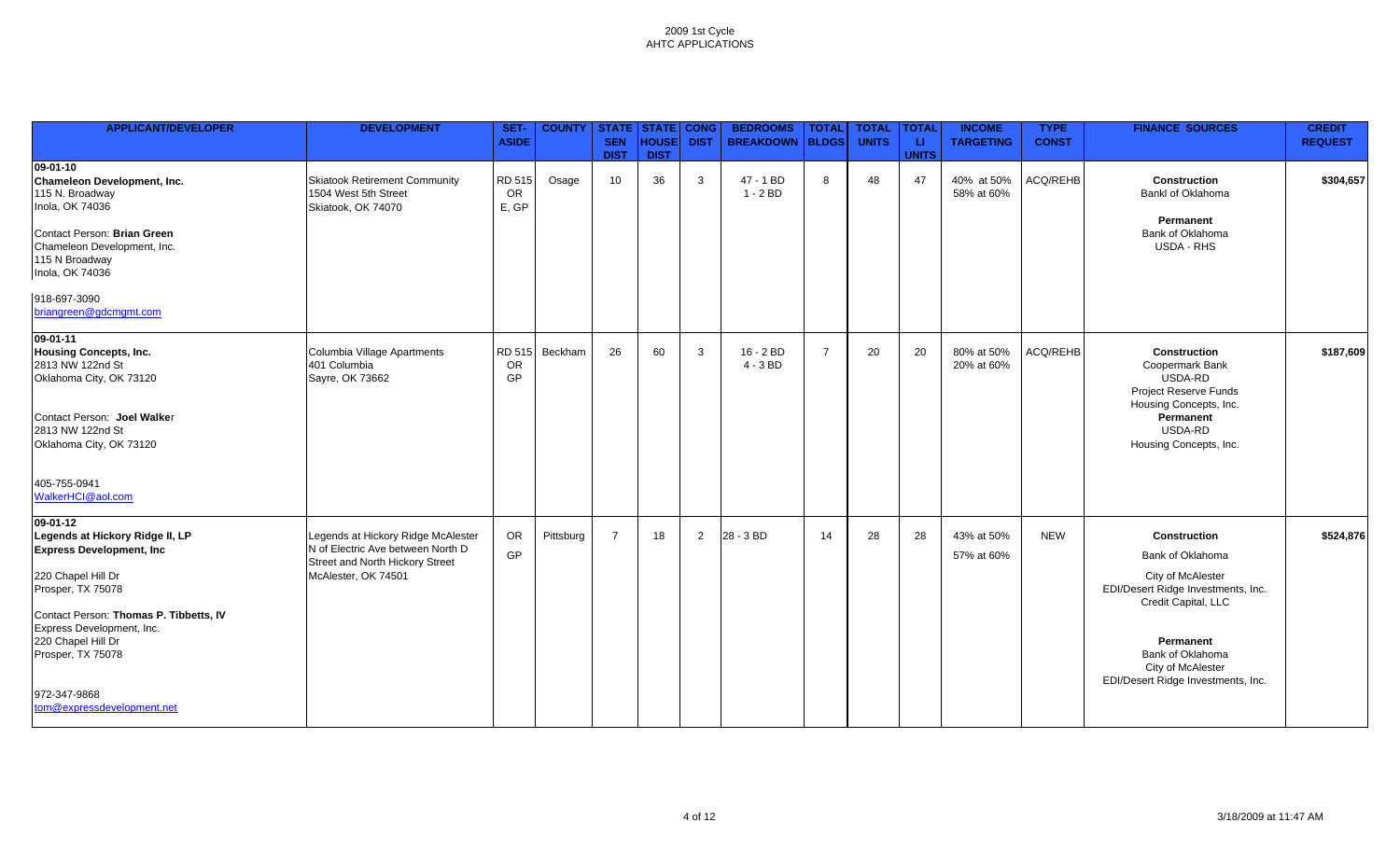| <b>APPLICANT/DEVELOPER</b>                                                                                                                                                                                                                                                  | <b>DEVELOPMENT</b>                                                                  | SET-<br><b>ASIDE</b>      | <b>COUNTY</b> | <b>STATE STATE CONG</b><br><b>SEN</b><br><b>DIST</b> | <b>HOUSE</b><br><b>DIST</b> | <b>DIST</b> | <b>BEDROOMS</b><br><b>BREAKDOWN</b>     | <b>TOTAL</b><br><b>BLDGS</b> | <b>TOTAL</b><br><b>UNITS</b> | <b>TOTAL</b><br>u.<br><b>UNITS</b> | <b>INCOME</b><br><b>TARGETING</b> | <b>TYPE</b><br><b>CONST</b> | <b>FINANCE SOURCES</b>                                                                                                                                                                                       | <b>CREDIT</b><br><b>REQUEST</b> |
|-----------------------------------------------------------------------------------------------------------------------------------------------------------------------------------------------------------------------------------------------------------------------------|-------------------------------------------------------------------------------------|---------------------------|---------------|------------------------------------------------------|-----------------------------|-------------|-----------------------------------------|------------------------------|------------------------------|------------------------------------|-----------------------------------|-----------------------------|--------------------------------------------------------------------------------------------------------------------------------------------------------------------------------------------------------------|---------------------------------|
| $09 - 01 - 13$                                                                                                                                                                                                                                                              |                                                                                     |                           |               |                                                      |                             |             |                                         |                              |                              |                                    |                                   |                             |                                                                                                                                                                                                              |                                 |
| <b>Belmont Development Company, LLC</b><br>1787 38th Avenue North<br>St. Petersburg, FL 33713                                                                                                                                                                               | Rural Housing of Poteau, L.P.<br>201 Michelle Ln & 203 Lacey Ln<br>Poteau, OK 74953 | <b>RD 515</b><br>OR<br>GP | Leflore       | $\overline{4}$                                       | 3                           | 2           | $40 - 1 BD$<br>32 - 2 BD<br>$10 - 3 BD$ | 17                           | 82                           | 82                                 | 50% at 50%<br>50% at 60%          | ACQ/REHB                    | Construction<br>Bank of Oklahoma<br>RD 515 Loan Assumption<br><b>Tax Credit Equity</b>                                                                                                                       | \$491,618                       |
| Contact Person: Shawn Smith<br>Belmont Development Company, LLC<br>16416 Oconee Creek Drive<br>Edmond, OK 73013                                                                                                                                                             |                                                                                     |                           |               |                                                      |                             |             |                                         |                              |                              |                                    |                                   |                             | Permanent<br>RD 538<br>RD 515 Loan Assumption<br>Deferred Developer Fees<br><b>Existing Reserves</b>                                                                                                         |                                 |
| 405-401-5742<br>Ssmith@belmontmgt.net                                                                                                                                                                                                                                       |                                                                                     |                           |               |                                                      |                             |             |                                         |                              |                              |                                    |                                   |                             |                                                                                                                                                                                                              |                                 |
| $09 - 01 - 14$<br><b>Belmont Development Company, LLC</b><br>1787 38th Avenue North<br>St. Petersburg, FL 33713<br>Contact Person: Shawn Smith<br>Belmont Development Company, LLC<br>16416 Oconee Creek Drive<br>Edmond, OK 73013<br>405-401-5742<br>Ssmith@belmontmgt.net | Garden Walk of Stilwell I, II, III<br>501 Skywood Drive<br>Stilwell, OK 74960       | <b>RD 515</b><br>OR<br>GP | Adair         | 3                                                    | 86                          | 2           | 28 - 1 BD<br>56 - 2 BD<br>32 - 3 BD     | 23                           | 116                          | 116                                | 50% at 50%<br>50% at 60%          | <b>ACQ/REHB</b>             | <b>Construction</b><br>Bank of Oklahoma<br>RD 515 Loan Assumption<br><b>Tax Credit Equity</b><br>Permanent<br><b>RD 538</b><br>RD 515 Loan Assumption<br>Deferred Developer Fees<br><b>Existing Reserves</b> | \$600,000                       |
| $09 - 01 - 15$<br><b>Carland Group, LLC</b><br>127 NW 62nd St<br>Oklahoma City, OK 73118<br>Contact Person: Terry Carty<br>Carland Group, LLC<br>127 NW 62nd St<br>Oklahoma City, OK 73118<br>405-810-7890<br>tdcarty@carlandgroup.com                                      | East Side Redevelopment<br><b>Scattered Sites</b><br>Enid, OK 73701                 | GP                        | Garfield      | 19                                                   | 40                          | 3           | 28 - 3 BD                               | 28                           | 28                           | 28                                 | 71% at 50%<br>29% at 60%          | <b>NEW</b>                  | <b>Construction</b><br>Bank of Oklahoma<br>CDSA<br>Permanent<br>Bank of Oklahoma<br><b>CDSA</b><br><b>Deferred Developer Fees</b>                                                                            | \$574,816                       |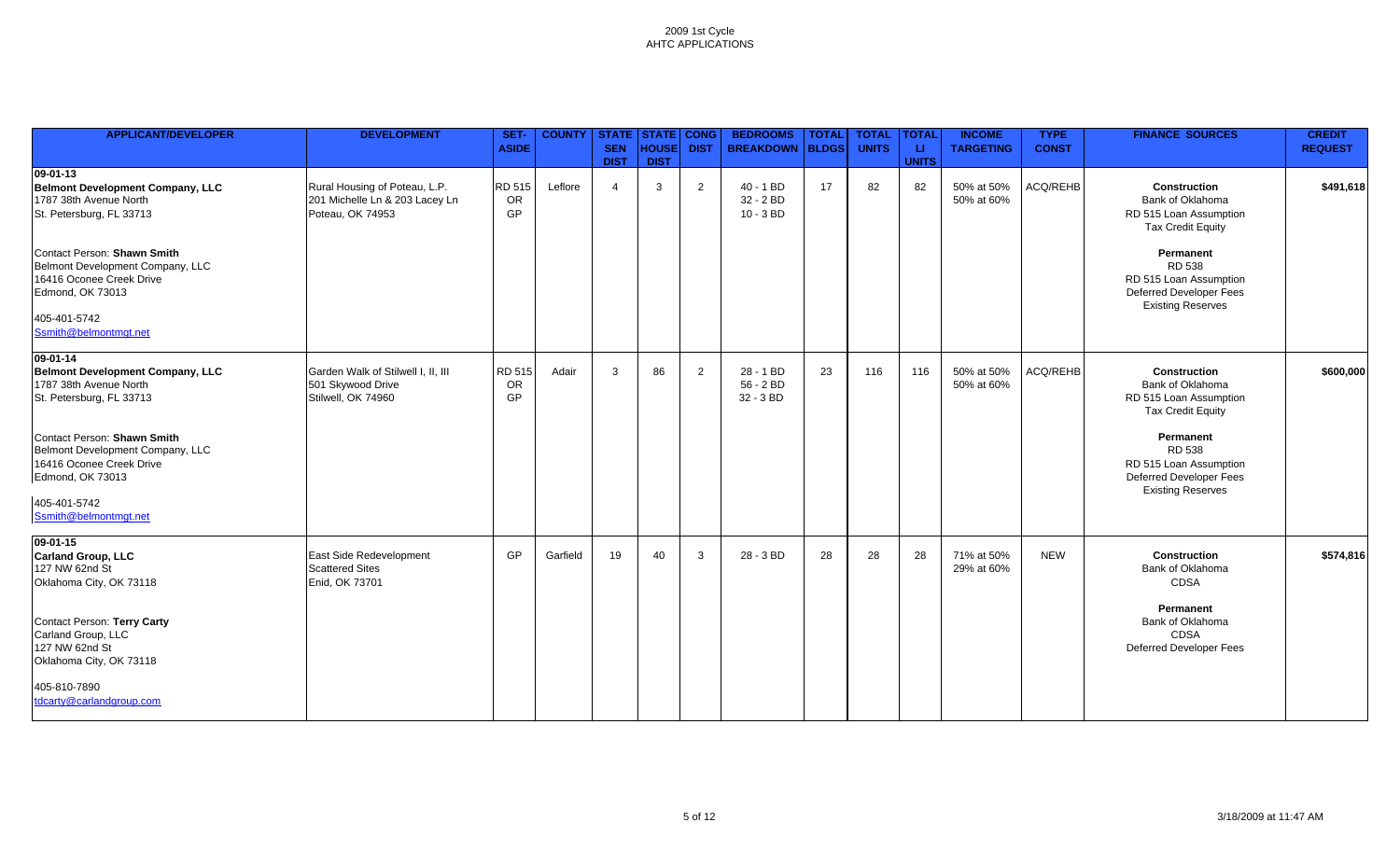| <b>APPLICANT/DEVELOPER</b>                                                                                                                                           | <b>DEVELOPMENT</b>                                             | SET-<br><b>ASIDE</b> | <b>COUNTY</b> | STATE  <br><b>SEN</b><br><b>DIST</b> | <b>STATE CONG</b><br><b>HOUSE</b><br><b>DIST</b> |                | <b>BEDROOMS</b><br>DIST   BREAKDOWN   BLDGS | <b>TOTAL</b> | <b>TOTAL</b><br><b>UNITS</b> | <b>TOTAL</b><br>ш<br><b>UNITS</b> | <b>INCOME</b><br><b>TARGETING</b> | <b>TYPE</b><br><b>CONST</b> | <b>FINANCE SOURCES</b>                                                                                                                  | <b>CREDIT</b><br><b>REQUEST</b> |
|----------------------------------------------------------------------------------------------------------------------------------------------------------------------|----------------------------------------------------------------|----------------------|---------------|--------------------------------------|--------------------------------------------------|----------------|---------------------------------------------|--------------|------------------------------|-----------------------------------|-----------------------------------|-----------------------------|-----------------------------------------------------------------------------------------------------------------------------------------|---------------------------------|
| 09-01-16<br><b>Chickasha Housing Partners Limited Partnership</b><br>Strategic Realty Developers, Inc.<br>1031 Fayetteville Rd, Ste 205<br>Van Buren, Arkansas 72956 | Chickasha Hotel<br>124 W. Chickasha Ave<br>Chickasha, OK 73018 | <b>OR</b><br>GP      | Grady         | 23                                   | 47                                               | $\overline{4}$ | 28 - 1 BD<br>8 - 2 BD                       |              | 36                           | 36                                | 100% at 60%                       | REHB                        | <b>Construction</b><br>First National Bank & Trust Co                                                                                   | \$600,000                       |
| Contact Person: Jim C Petty<br>Strategic Realty Developers, Inc.<br>1031 Fayetteville Rd, Ste 205<br>Van Buren, Arkansas 72956                                       |                                                                |                      |               |                                      |                                                  |                |                                             |              |                              |                                   |                                   |                             | Permanent<br>First National Bank & Trust Co<br>First National Bank & Trust Co<br>Tax<br><b>Credit Equity</b><br>Deferred Developers Fee |                                 |
| 479-262-6655<br>jim@mystrategicrealty.com                                                                                                                            |                                                                |                      |               |                                      |                                                  |                |                                             |              |                              |                                   |                                   |                             |                                                                                                                                         |                                 |

**TOTAL CREDITS REQUESTED \$8,146,370**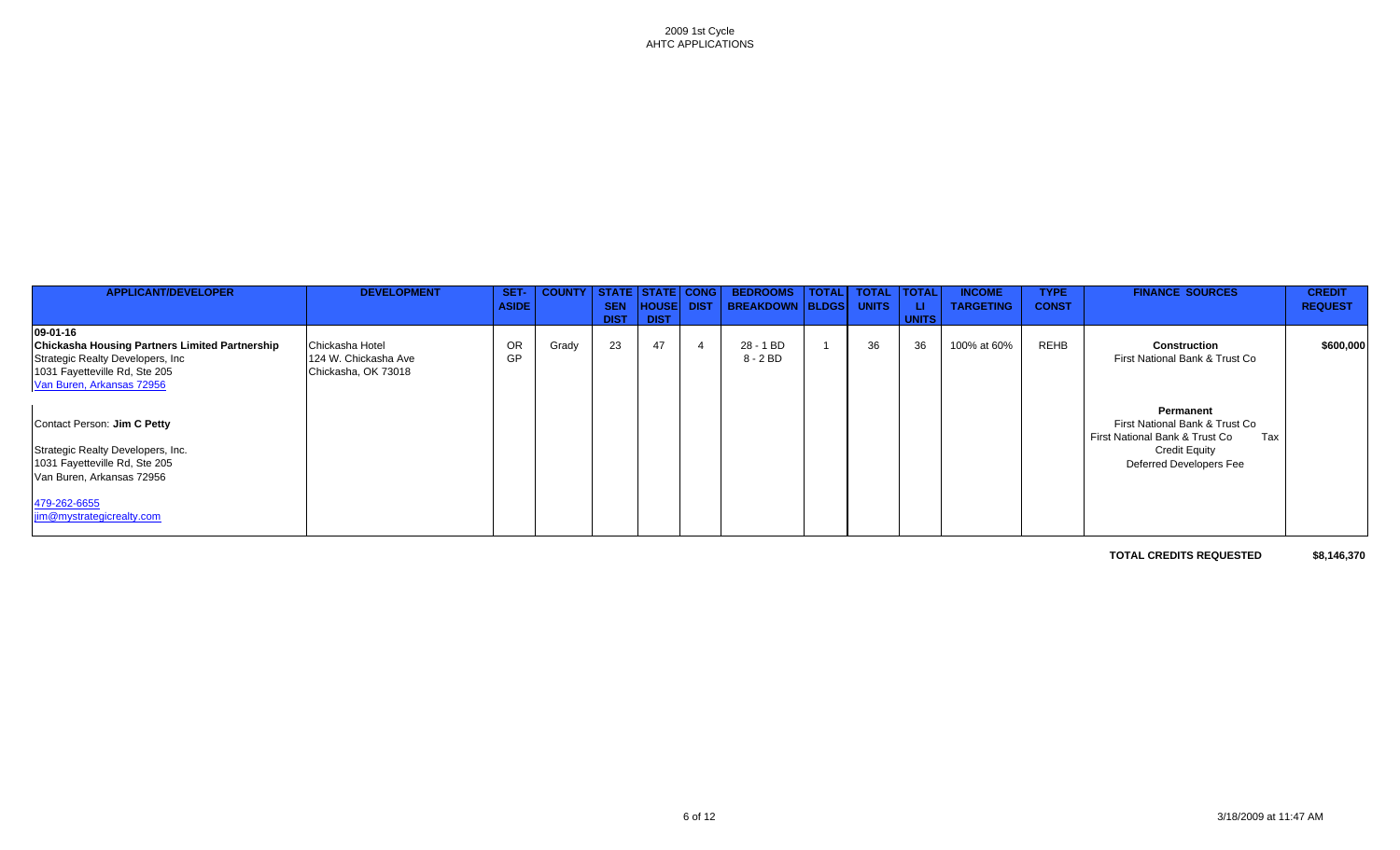

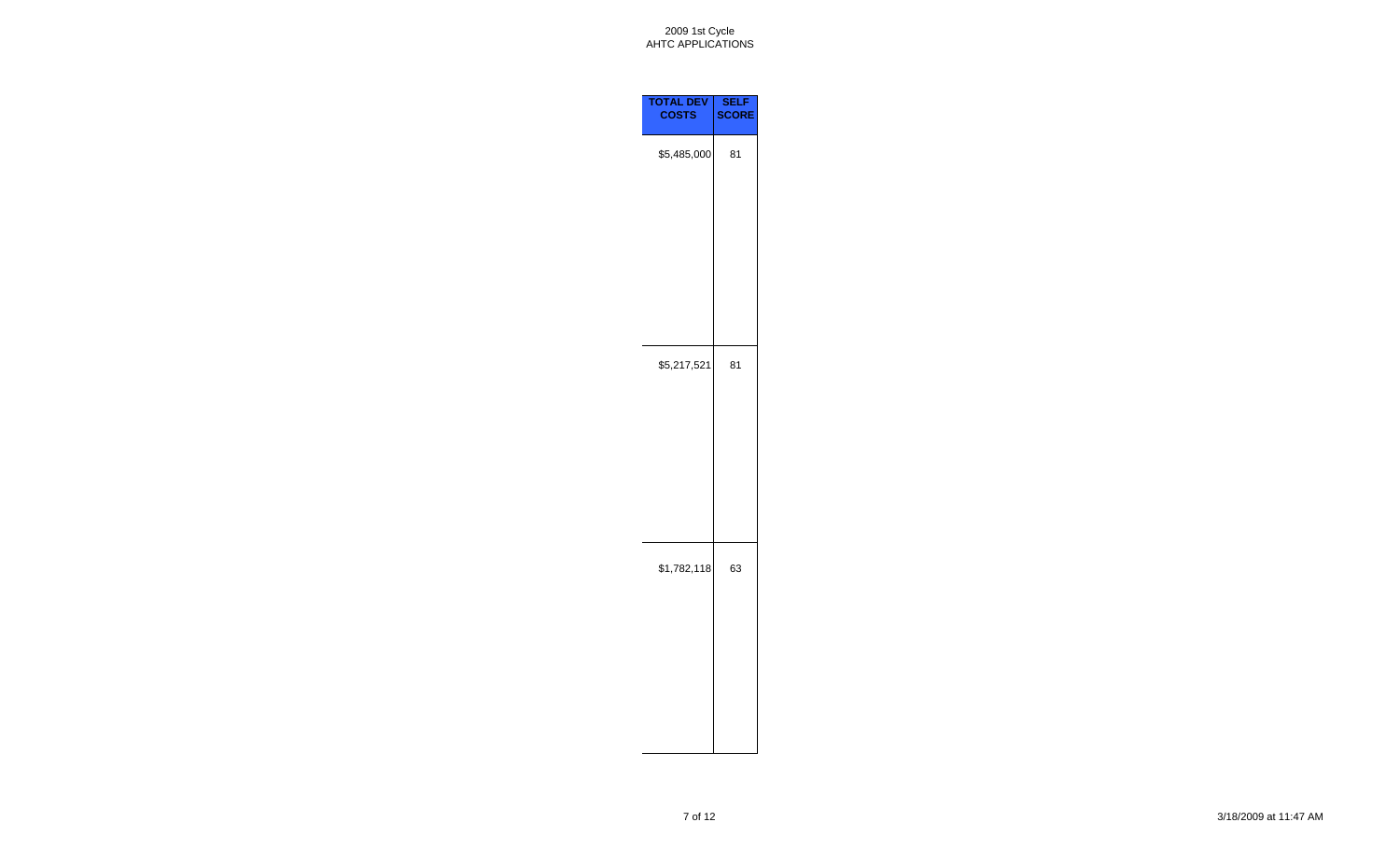

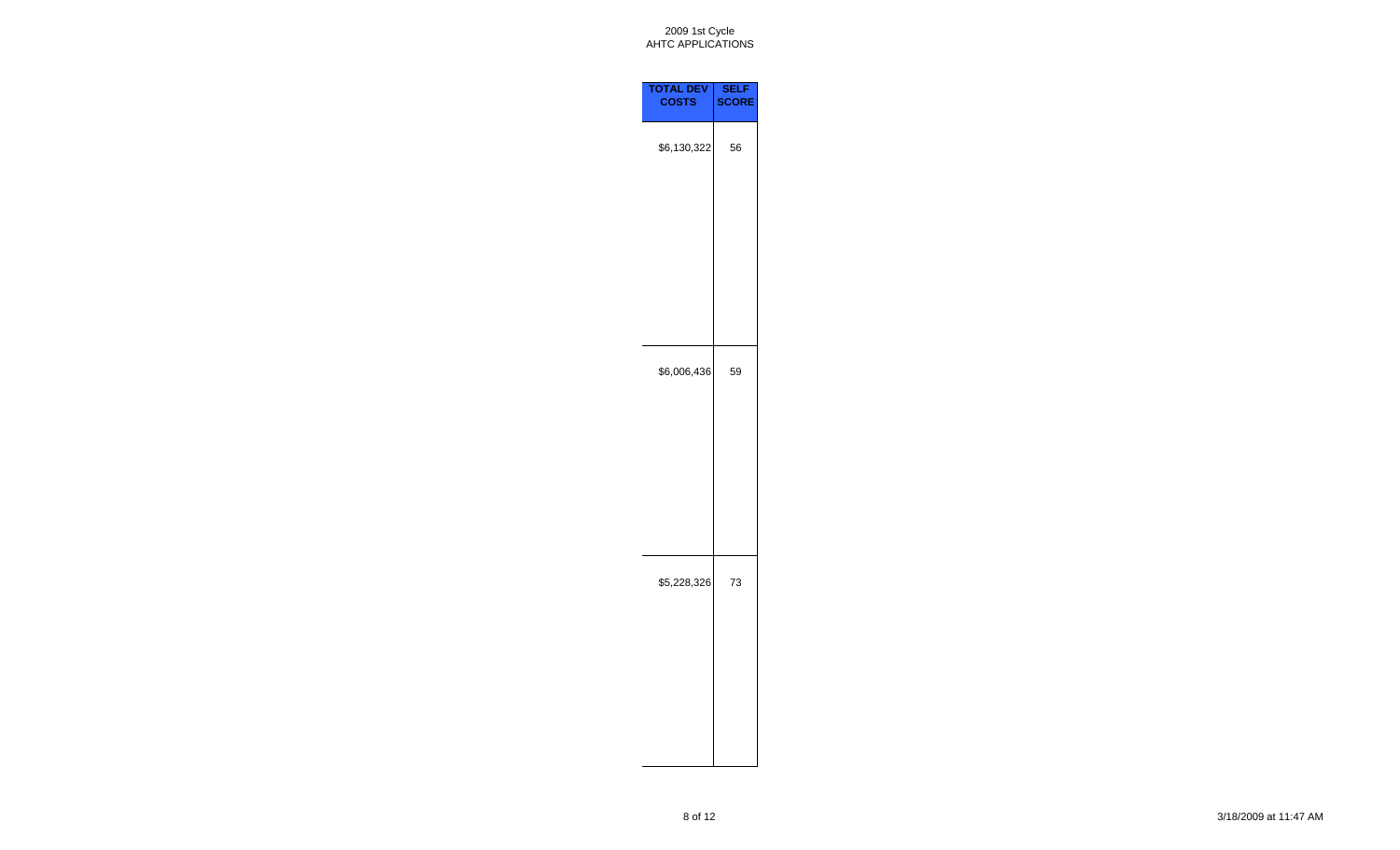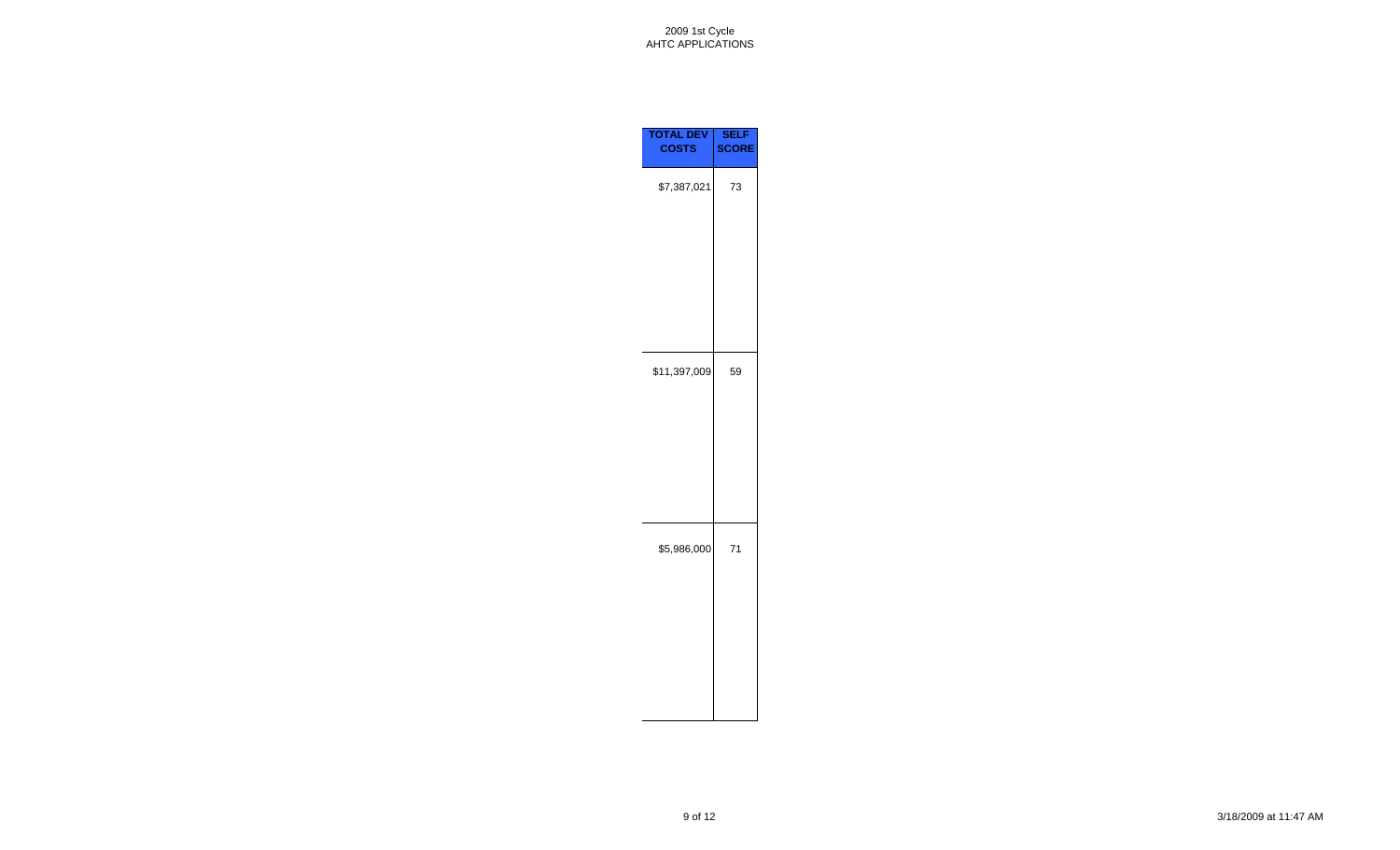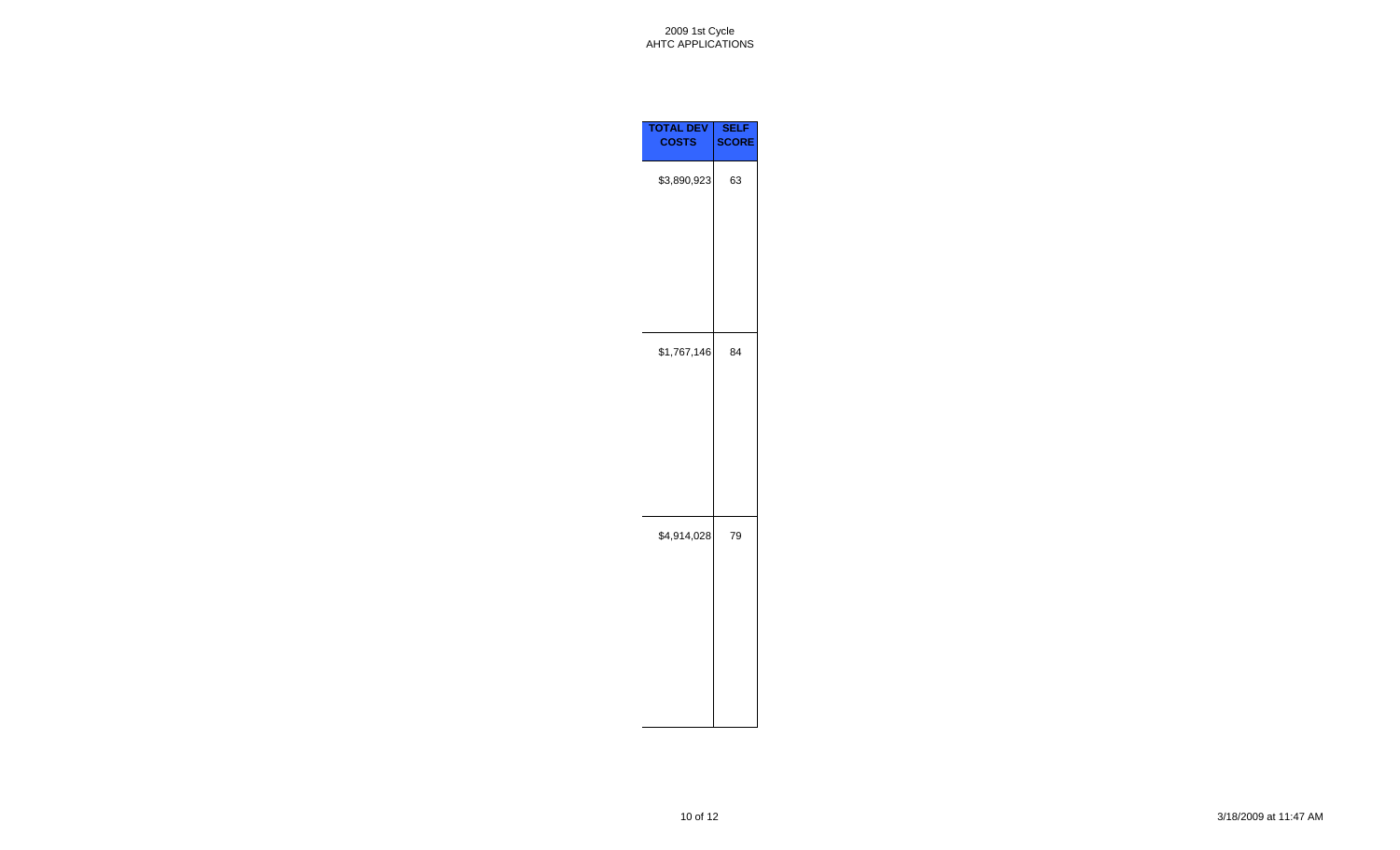